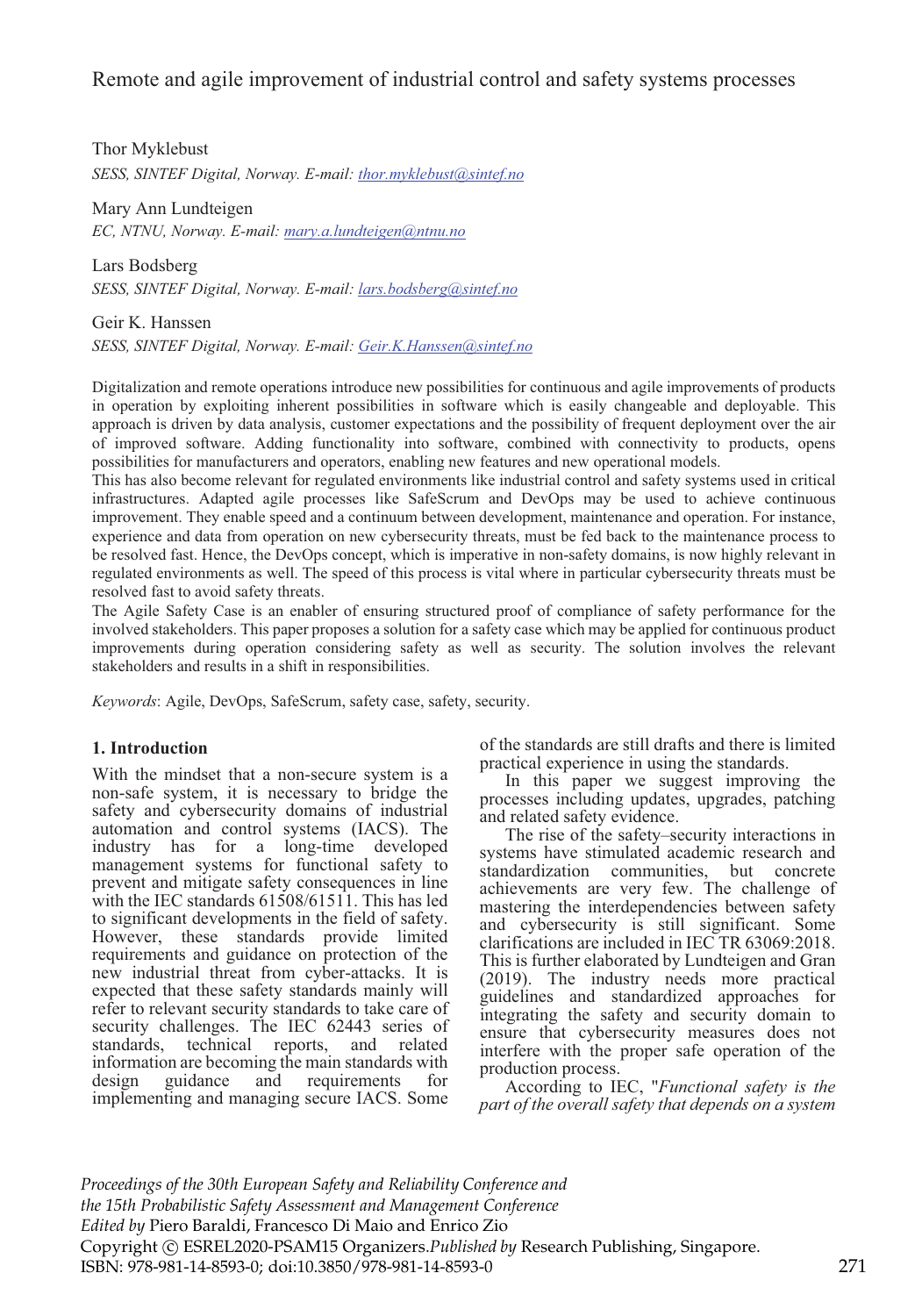*or equipment operating correctly in response to its inputs. Functional safety is the detection of a potentially dangerous condition resulting in the activation of a protective or corrective device or mechanism to prevent hazardous events arising or providing mitigation to reduce the consequence of the hazardous event."* In this paper, safety is related to accidental threats whereas security is related to malicious threats.

Assessing a security threat is radically different from assessing a safety hazard (see Kriaa, 2015). Unlike safety hazards, all sources of security threats are usually not known by the analyst and cover an extremely broad range of possible scenarios. The characteristics of the safety hazards are well-known, and the required number of scenarios to consider is limited. The use of probabilities is widely adopted in assessing safety hazards, whereas cyber attacks are less predictable and depend on many factors (e.g., attacker profile, skills, motivation, etc.).

Safety case is an efficient method for helping system suppliers and operators to focus on the simple but important question "How do you know that your system is safe enough? Compared to the traditional safety case approach, there are several benefits using an agile safety case approach when presenting proof of compliance:<br>• Improves communication

- communications between stakeholders and the progress of the project
- Strengthens communication in all phases of a project
- Easily navigate the status of the safety case
- Less time used on the development of the safety case
- Less information and documentation needed
- More emphasis on the reuse of safety case structure information and other generic documents, e.g. documentation of employees' competence and experience
- Improved management of changes and corrections during development and after the first release (operation phase)
- Shorter time from the last code is written to the finalization of the safety case
- More effective procedures for updates of the software due to security threats

# **1.1** *Delimitation and definition of SIS*

This paper focuses on safety instrumented systems (SIS) used to implement one or more safety instrumented functions (SIF) (see IEC 61511: 2016). It should be noted that human action may be part of a SIF. A SIS is composed of any combination of sensor(s), logic solver(s), and final elements(s). It also includes communication and ancillary equipment (e.g., cables, tubing, power supply, impulse lines, heat tracing). As modern SIS normally includes software, we have

assumed that the SIS discussed in this paper includes software.

#### **2. Background**

#### **2.1** *Process control vs safety*

IACS is a collection of personnel, hardware, and software that can affect or influence the safe, secure, and reliable operation of an industrial process (see IEC 61511-1:2016, IEC 62443-1- 1:2009). These systems include industrial control systems (e.g. basic process control system (BPCS), distributed control systems (DCSs), and safety instrumented systems (SIS), programmable logic controllers (PLCs), remote terminal units (RTUs), intelligent electronic devices, supervisory control and data acquisition (SCADA), and networked electronic sensing and control, and monitoring and diagnostic systems. This paper addresses the relationship between BPCS and SIS.

Suppliers and operators of process control and safety systems must have an organisation that is able to handle the technical requirements as well as organisational and operational requirements for safety and security given in the IEC 61511 and IEC 62443 series, respectively.

#### **IACS**

#### Operational and maintenance capabilities (policies and procedures)



Fig. 1. Relationship between IACS, BPCS and SIS. Adapted from IEC 62443-2-4:2015

It is important to realize and understand the fundamental difference between process control and safety control.

BPCS is active, or dynamic, and responds continuously to changes in process states so that the operation follows pre-set targets and boundaries. It normally has analogue inputs and outputs, performs mathematics and have feedback loops. The control algorithms of the BPCS is made to obtain best performance of the process, which in some cases may result in operation close to the boundaries of set by safety considerations. For example, the optimal throughput of a gas compression system could potentially be with a downstream pressure close to the setpoint set by the SIS to trigger a process shutdown. A BPCS must be flexible enough to allow frequent changes. Process parameters e.g. set points require frequent changes as called by a plant wide control strategy, Jahanshahi et al. (2020).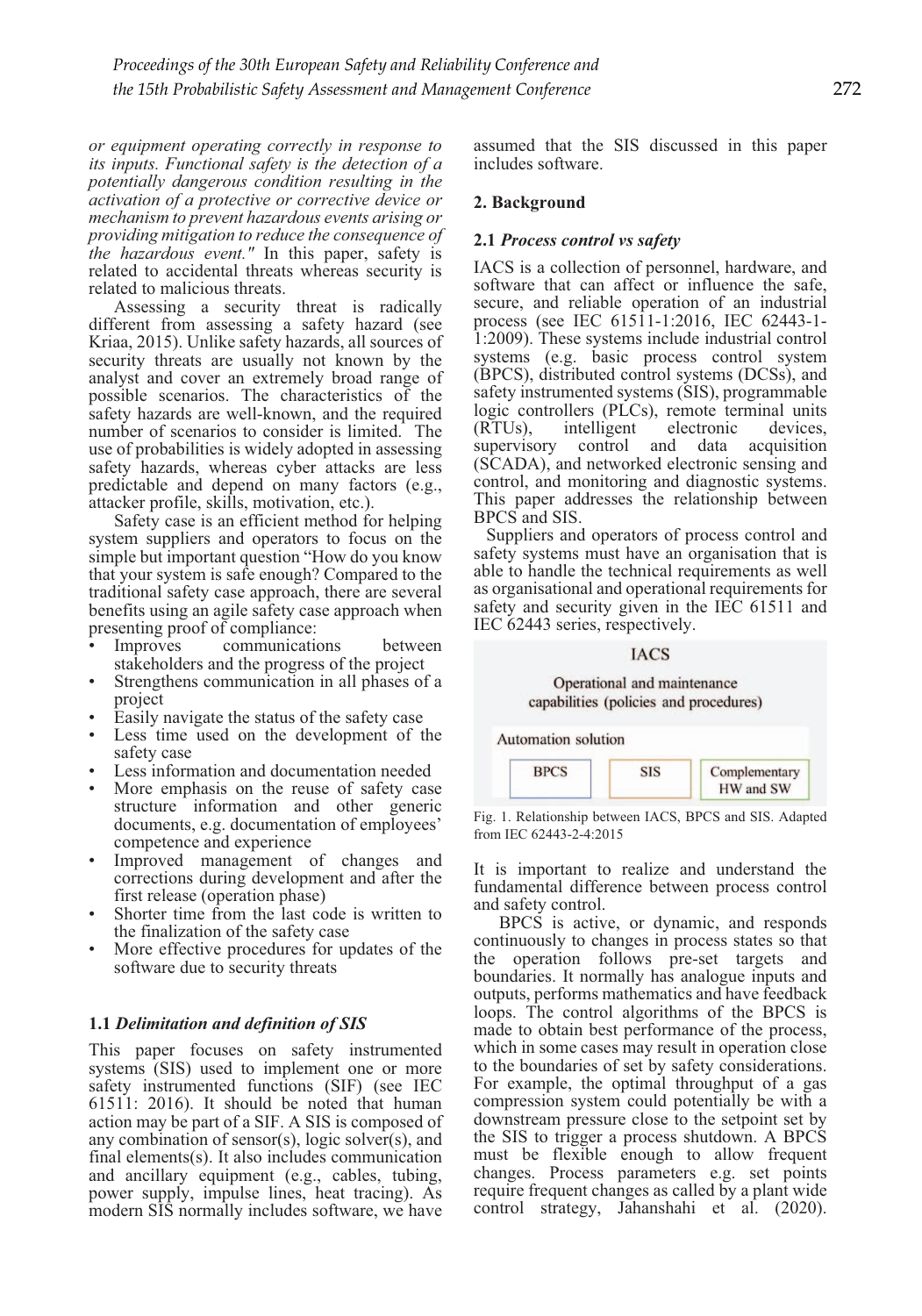Depending on the state of facility, parts of the BPCS may also be placed in bypass, and the process may be controlled manually. The BPCS is primarily built for optimal control, and safety is allocated to other independent systems (SISs) following a defense-in-depth approach.

Unlike the BPCS which is executing its functions continuously, the SIS is normally dormant, or passive, during normal operation. Only when provoked, i.e. when the process exceeds the preset setpoints for process safety, the SIS should be activated and transfer the process to a safe state. For instance, a process shutdown system (PSD) would close inlet valves to a pressurized vessel if the pressure exceeds the high-trip setpoint. A SIS is usually complemented with dormant mechanical barriers, such as pressure relief valves. These valves will open if the pressure continuous to increase and route flow to the flare system to depressurize the vessel. A facility will also have additional SISs, which act upon global events such as fire and gas releases and manual activation. Such SIS systems, often named as fire and gas detection systems, fire extinguishing systems, and emergency shutdown systems, will carry out mitigative actions to reduce the consequences of a situation where a failure of the PSD system and potentially also the pressure relief valves have led to a release of pressurized and flammable fluids and gases.

Many process plants are moving towards an increased use of remote operation. Remote operation means to locate the central control room in a remote location, which can be at another facility or (if we consider the offshore oil and gas industry) onshore in a typical office environment. Plants may also keep central control rooms at the facility, but allocate specific support tasks (e.g. in relation to condition-monitoring of critical equipment and software upgrades) to a remote support centre. The allocation of monitoring, support, and control tasks to a remote location make BPCS and SIS potentially more vulnerable to cyber attacks.

Compared to safety hazards, cyber attacks may require immediate software modifications. Since security threats changes with time, it is important to have systems and procedures in place to ensure that the most optimal decision on when to make the safe patching of BPCS and SIS controllers, when security issues are revealed. Countermeasures for the period when awaiting the patching must also be identified. On a less frequent basis, the BPCS and SIS may be subject to upgrades of hardware and software (application program and firmware) that are initiated from operational needs and considerations. These may have direct and indirect implications for the SIS and BPCS ability to resist and detect cyber attacks. In general, it is a need to be able to

manage the specification and implementation of new and modified software requirements in an efficient and trustworthy way, where technical safety, process safety, and cybersecurity disciplines are collaborating actively to solve and resolve conflicting issues in relation to safety and cybersecurity.

# **2.2 Agile and** *SafeScrum*

Agile software development is a way of organizing the development process, emphasizing direct and frequent communication, frequent deliveries of working software increments, short iterations, active customer engagement engagement throughout the whole development life cycle, and change responsiveness rather than change avoidance. This is in contrast to waterfall and  $\bar{V}$ like models, which emphasize thorough and detailed planning, and design upfront and consecutive plan conformance. Several agile methods are in use. Scrum, Schwaber et al. (2001) and XP, Beck et al. (2004) are the most commonly used.

SafeScrum (see Hanssen et al., 2018), is based on the Scrum process framework for incremental and iterative development, which has become the standard process model for most industrial software engineering projects. In order to be compatible with requirements found in safety standards, in particular the generic IEC 61508:2010, SafeScrum proposes additional activities and roles.



*Figure 2 The SafeScrum process model*

Requirements are kept in the product backlog in the form of user stories, and in SafeScrum, functional (not safety related) and safety-related requirements are kept separately. Simply put, functional user stories come from the users and safety-stories comes from preliminary safety analyses. If a user story is presumed to be related to a safety story (see Myklebust et al., 2016) or hazard story (see Stålhane et al. 2018) a link should be established. Development is done in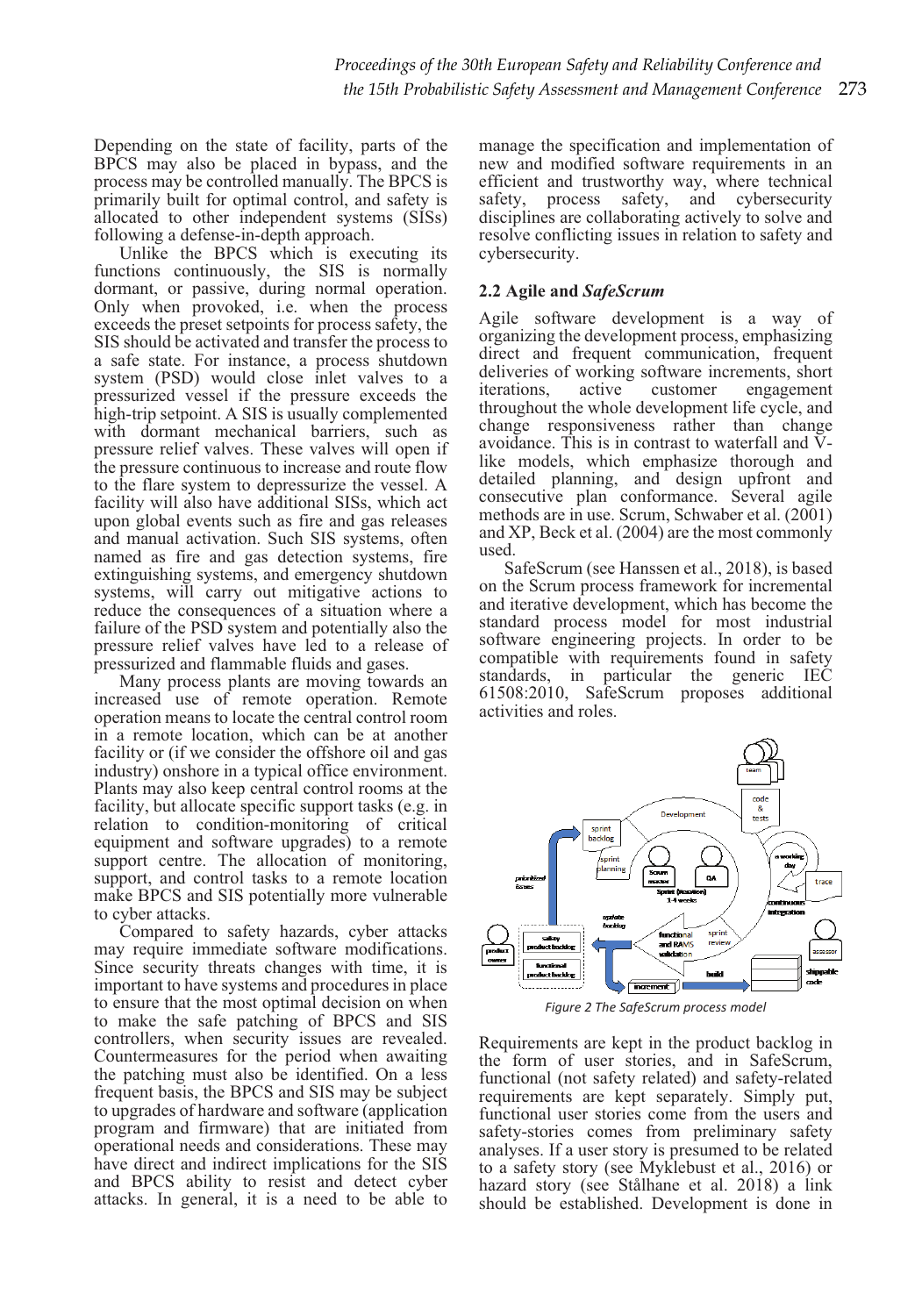sprints, which are short and repeated work iterations. Each sprint starts with a sprint planning meeting where stories from the product backlog are prioritized, selected, and broken down into solution ideas and added to the sprint backlog. Development is done by a fixed team which has a short status meeting (known as the scrum) regularly, maybe every day, to share progress, plans and discuss any problems. Development of software should be done according to the principles of test-driven development, which also assures high test coverage and documentation of testing. SafeScrum defines an additional QA-role that ensures that all process steps and documentation is done according to the relevant safety standard. Each sprint is supposed to produce an increment which is a small part of the solution. Normally this is software that can be integrated into the solution, but it may also be architecture descriptions, documentation or other needed artefacts - basically work items that are needed to build the final solution. Each sprint ends with a sprint review which may encompass a RAMS validation to check that the increment fulfils any safety requirements and complies with the relevant safety standard. If a resulting work item, e.g. a software module, is approved, it is kept in the solution which may be built for further testing. However, if it is not approved, the story that initiated the development is improved (rewrited) including the new knowledge and moved back to the product backlog for later improvement or completion. As a final note, it should be added that this process needs to be supported by tools for requirements (backlog) management, unit testing, and workflow management. Normally, standard agile process tools can be used.

An agile process has several properties that are beneficial for development of safety critical software:

- It provides testable results (increments) frequently
- It builds tests and code in parallel
- It enables traceability, both of the development itself, but also the quality assurance
- It enables a learning process where (functional) requirements can be improved over time
- It enables transparency, which may be beneficial in the dialogue with an assessor. Especially the agile safety case approach and sprint review (see Myklebust et al., 2018).
- It enables building the agile safety case in parallel with development (not leaving it as a final activity)

# **2.3** *DevOps*

DevOps is all about communication & organization and is not intended to be a development process. The Gartner Glossary calls it a culture: "*DevOps represents a change in IT culture, focusing on rapid IT service delivery through the adoption of agile, lean practices in the context of a system-oriented approach. DevOps emphasizes people (and culture) and seeks to improve collaboration between* 

DevOps is in many ways just what developers and operators always have done but in a more efficient and coordinated way. The operator experiences some problem or a need to change or extend the systems functionality, the responsible person write a report and send it to the company that has developed the system. This can also be partly automated, both the monitoring of the system and the feedback. Sooner or later, the operator will receive a new version of the system where the reported needs have been covered. What is new with DevOps is that DevOps extend the development team by "including" site operations in the development process. In this sense, a system is under constant development where experience from the field and monitoring of the system is feed into the improvement of the system. This will benefit both developers and operators. Operators will be able to bring their problems to the attention of the developers quicker and thus get the problems solved earlier. Developers will get a better understanding of the operations problems and the consequences of delivering systems containing errors or not fully meeting the needs of its users.

# **2.4** *Safety case*

The idea of a safety case is to argue that a system is safe in the same way as one would do in a court of law - thus the name safety case. One should start planning for the agile safety case (see Myklebust et al., 2018) at one of the first phases of the development of the SIS. We need to know which evidence we need and when and then plan how we will produce them during the development process. However, before we develop a safety case we need to define the system – what is part of the system and what is not, the context – where are our arguments valid? – and which assumptions we have made in order to construct our arguments. A safety case has four components:

• Claims – e.g., "The system is safe." Risk mitigated e.g. ALARP (As Low As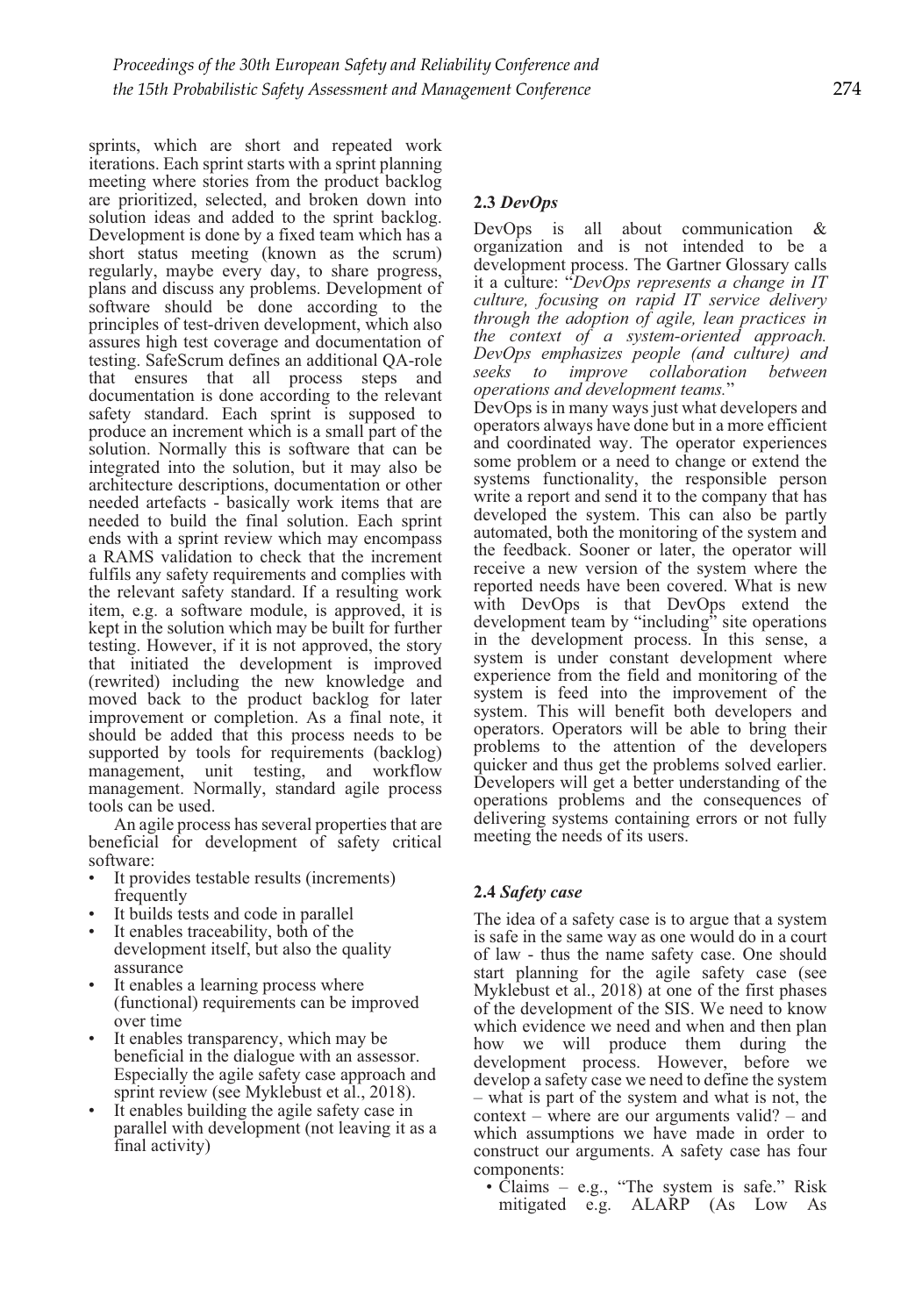Reasonable Practical) approach and satisfy relevant legislation safety standards and guidelines like NOG 070 (2018) that present relevant SIL for the different products and systems.

- Description of planned use and environment also named the context
- Arguments (also called justification or strategy) – supporting the claims.
- Proofs (also called evidence) supporting the arguments. Evidence without argument is unexplained

As soon as the claim is written and the context is defined, we need to start on the arguments. First and foremost – keep it simple. Long, complicated arguments will be difficult to read and understand and will create the impression that you are trying to hide something. It is important to decide what is a valid argument. Consider the following: "We have found all errors because we used test method X". We might think that this is OK if method X is a method that is specified in the relevant standard. However, there are several ways to use a method and for a safety case, we must show that the method or technique applied is suitable for its intended purpose, is used in the right way and by competent persons who have sufficient resources (time, tools, etc.) allocated. The arguments must be supported by evidences.

Safety case are used in many industries. In the Northern sea, the UK have a directive for safety case (2015) the Offshore Installations (Offshore Safety Directive) (Safety Case etc.) Regulations 2015. The relevant safety standards for the Oil&gas industry, IEC 61508:2010 and IEC 61511-01:2016 does not require a safety case. A typical proof of compliance (PoC) documentation consists of:

- 50-200 documents. Several of them are named in the relevant safety standards
- E.g. 82 documents are mentioned in the IEC 61508:2010 series, 101 documents in EN 5012X series and 106 work products (documents) in ISO 26262:2018 series. IEC 61511-1:2016 is not as concrete when it comes to named documents, but our estimation is that it has approximately 70 documents depending how the document/information management are implemented
- The referenced documents in the safety case also include references, typically  $1 - 20$ references
- Total number of pages developed by the manufacturer:  $2000 - 10000$  pages

A safety case is of great help to have the complete picture as the safety case sums up and refer to the important documents. In addition, the safety case is a starting point when stakeholders shall look for relevant topics and documents to be reviewed and updated.



Fig. 3. A safety case and the PoC (the referenced documents in the safety case)

An agile safety case improves the process by inserting information when available, includes all relevant agile practices (see Myklebust et al. 2018) relevant for the project and is aligned with an agile and DevOps approach.

#### **4. Suggestion for a Safety case approach for continuous product improvements during operation**

To satisfy the need for frequent updates and upgrades after the SIS have been installed and taken into operation, we have to combine the best from the safety and security domains, agile community and the DevOps approach. There have to be a proactive reaction to unknowns that will inevitably manifest during operation of IACS including SIS. In addition, there may be security issues. On top there will be planned improvements to move towards a more digitalized<br>system. To satisfy safety and security safety and security requirements both when developing and operating IACS including SIL, we should implement the agile safety case approach to ensure continuous update of the safety and security evidence,  $M$ yklebust et al  $(2018)$ , as illustrated in the figure below.